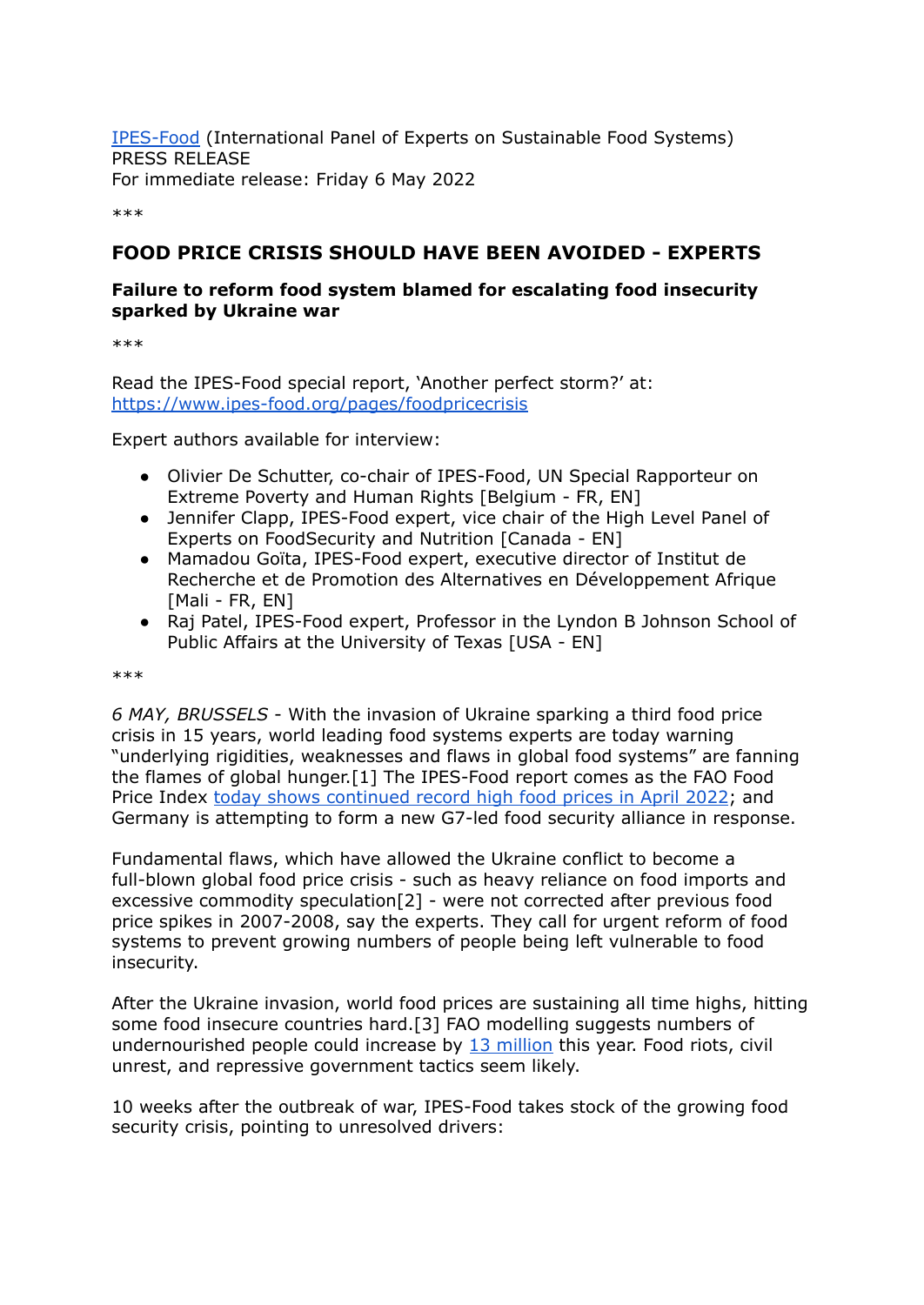- **Food import dependencies**: Global dietary diversity has been declining for decades (concentrated on wheat, rice and maize); cash crops have been promoted over more diverse food provision; some countries are now 100% dependent on imports of staple foods while being highly indebted.[4]
- **Entrenched production systems**: Geographical over-specialisation, trader and governmental preferences for commodity crops and biofuels, and reliance on synthetic fertilizers all hold back farmers' ability to diversify food production and shift food production practices.
- **Market failure and speculation:** Global wheat stocks are currently high relative to historical trends and stock-to-use ratios are reasonable; what's exacerbating price spikes is a lack of transparency on stocks, and what appears to be excessive commodity speculation.[2]
- **Vicious cycles of conflict, climate change, poverty and food insecurity** - leaving hundreds of millions of people without the ability to adapt to sudden shocks.

The expert panel warns against short-sighted responses to the crisis that exacerbate current trends - such as suspending environmental regulations, ramping up industrial food production, and further promoting export-oriented fertilizer-dependent agriculture. Instead it calls for urgent action to:

- provide financial assistance and debt relief to vulnerable countries,
- crack down on excessive commodity speculation and enhance market transparency,
- build regional grain reserves,
- diversify food production and restructure trade flows,
- reduce biofuels, livestock numbers, and reliance on fertilizers and fossil energy in food production.

### **Olivier De Schutter, co-chair of IPES-Food, and UN Special Rapporteur on Extreme Poverty and Human Rights, said:**

*"A new generation is once again facing mounting food insecurity, and it seems no lessons have been learned since the last food price crisis. Continuing to rely on a handful of food commodities and countries for global food supplies, combined with predatory financiers betting on food, is a recipe for disaster. We can only hope that this time will be different. Making our food systems resilient, diverse and less reliant on fossil fuels will help ensure the next shock - whether from conflict or climate change - does not spark another crisis."*

# **Jennifer Clapp, IPES-Food expert and Canada Research Chair in Global Food Security and Sustainability at the University of Waterloo, said:**

*"Evidence suggests financial speculators are jumping into commodity investments and gambling on rising food prices, and this is pushing the world's poorest people deeper into hunger. Governments have failed to curb excessive speculation and ensure transparency of food stocks and commodity markets this must be urgently addressed."*

## **Mamadou Goïta, Mali, IPES-Food expert and executive director of Institut de Recherche et de Promotion des Alternatives en Développement Afrique (IRPAD Afrique), said:**

*"It's alarming to see rising prices and the threat of hunger and food riots return to many countries in Africa. Rebuilding regional sovereign grain reserves is a key*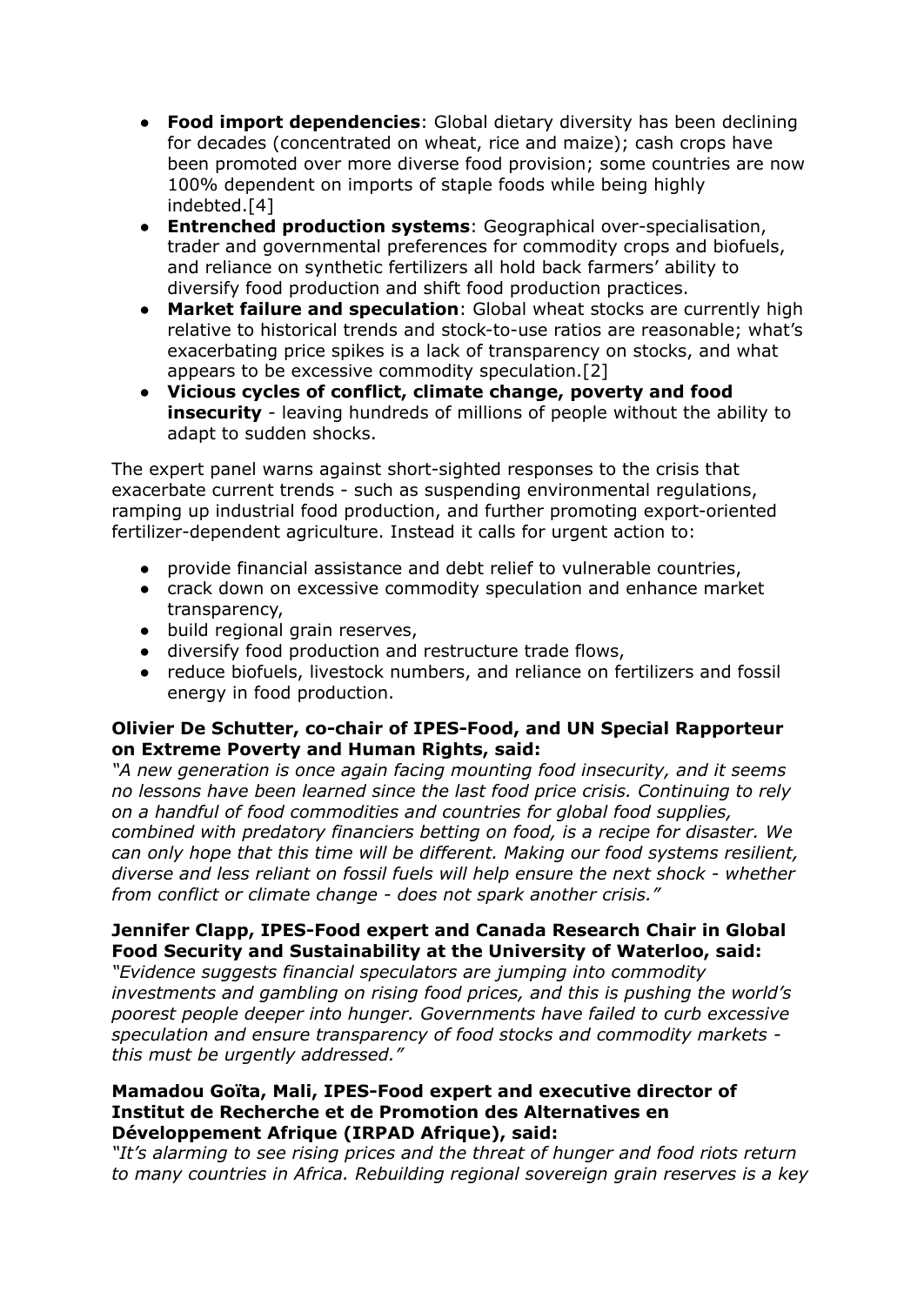*to resilience when these sorts of shocks hit - West Africa has made some progress, but it's a wakeup call and all regions need support to accelerate this."*

## **Raj Patel, IPES-Food expert and Professor in the Lyndon B Johnson School of Public Affairs at the University of Texas, said:**

*"For decades, rich governments and institutions like the International Monetary Fund and the World Bank have pushed low-income countries to grow crops for export to the rich world and to import staples like wheat and corn to feed themselves. Now millions of people are left exposed to recurrent food price shocks, countries are in debt, and interest rates are rising. Cancelling debt for food import-dependent countries is essential to help them prevent domestic unrest, protect vulnerable populations, and to rebuild and diversify food production."*

\*\*\*

### **Notes:**

[1] Special Report by the International Panel of Experts on Sustainable Food ([IPES-Food\)](https://ipes-food.org/) - 'Another perfect storm?' : <http://www.ipes-food.org/pages/foodpricecrisis>

[2] Evidence suggests financial speculators are likely contributing to exacerbating food price rises and volatility. In just 9 days in March 2022, the price of wheat on futures markets jumped 54%. This is despite global wheat stocks being high relative to historical trends - global wheat and maize supplies have steadily increased since 2012. Stock-to-use ratios in 2022 for cereals are reasonable - at 29.7% in 2022, marginally below the 2020/21 level of 29.8 percent, indicating a relatively comfortable current supply level. Excessive price rises and fluctuations are not based on market fundamentals. Since the Ukraine invasion began, there has been increased investment in commodity futures and commodity linked funds (daily trades of one such fund increased up to 100-fold from January to early March), trade volumes on the Chicago Mercantile Exchange rose, and the share of speculators in the wheat and maize markets increased.

[3] 26 countries source over 50% of wheat imports from Ukraine and Russia for Eritrea, Somalia and DRC it is 80-100%.

The price of bread has doubled in Sudan and increased by 70% in Lebanon. In Kenya and Egypt, the cost of importing wheat has increased by 33%.

The poorest populations in low income countries spend over 60% of their income on food, and as such, even small price rises can have devastating impacts.

[4] Just seven countries plus the EU account for 90% of the world's wheat exports, and just four countries account for over 80% of the world's maize exports.

70-90% of all grain trade is controlled by four companies: Archer-Daniels Midland, Bunge, Cargill, Dreyfus.

\*\*\*